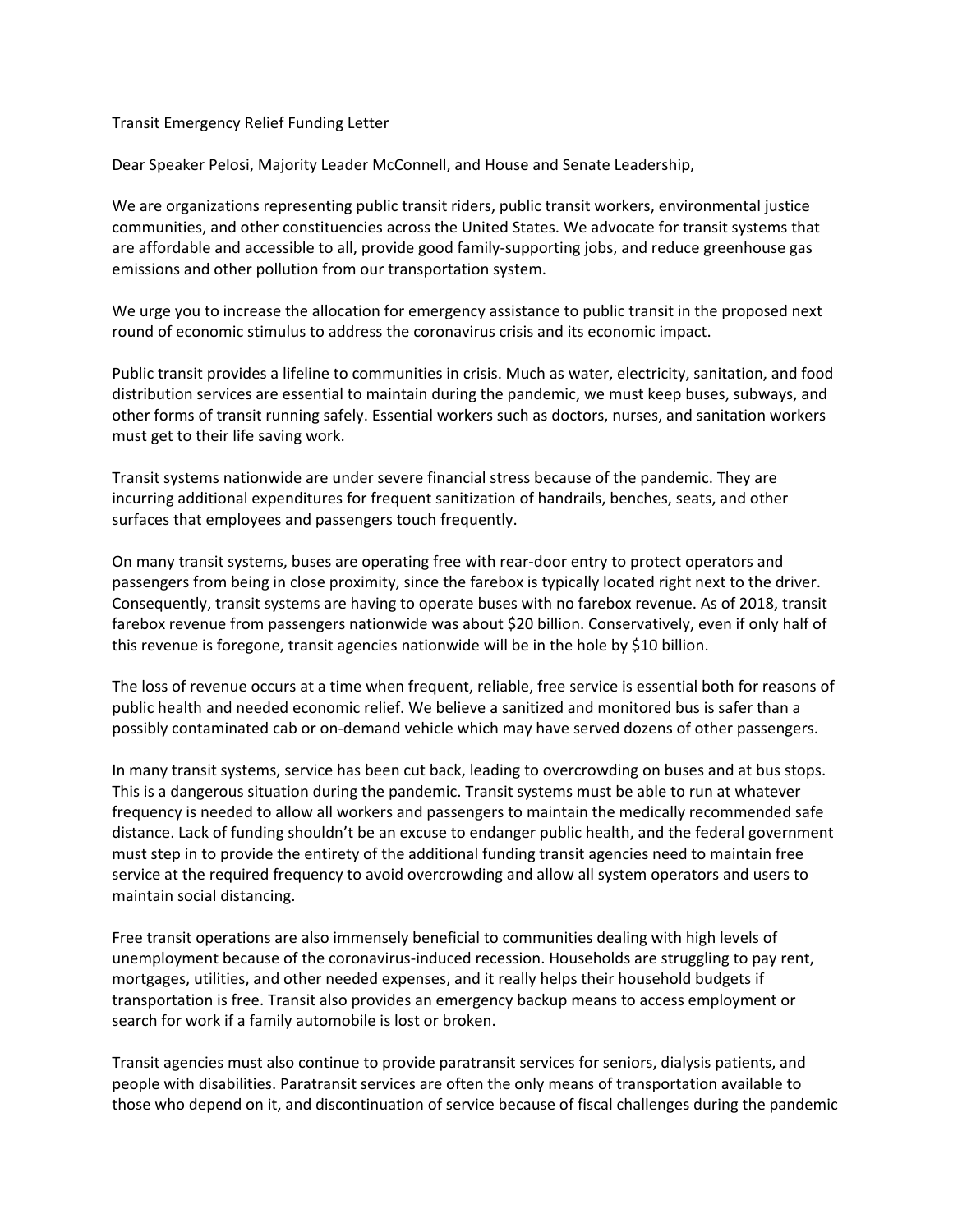would cut vulnerable people off from basic mobility. And paratransit services are expensive to operate by some estimates, they cost about 10 times as much per passenger mile as fixed-route transit, and they comprise about 9 percent of transit agencies' budget. As transit agencies face added financial strain because of the coronavirus crisis, they need additional federal funding to be able to continue vitally needed paratransit service.

Further, since transit operations need to continue during the pandemic, transit workers must be considered essential workers, on par with utility, sanitation, and grocery workers. As essential workers, they must have access to personal protective equipment (PPE) for the duration of the pandemic. Providing appropriate PPE to approximately 375,000 transit vehicle operators and vehicle and facility maintenance workers nationwide for a duration of 6 months (which may be a conservative estimate of the duration of the pandemic) is essential.

We commend Senate Minority Leader Schumer for proposing legislation that provides hazard pay for all frontline workers, including transit workers, and urge House leadership to support this legislation as well.

The funding for transit agencies must also permit transit workers with children whose schools are closed to return home with full pay to care for those children. On-site test and/or treatment at work locations, with medical workers who can immediately issue and submit quarantine and reasonable accommodation orders must be instituted immediately. This will reduce "red tape" confusion and delays. Any transit workers who are not under quarantine order should be paid at 2x their normal hourly rate.

We commend the inclusion of \$25 billion in emergency funding for transit in the CARES Act, but that is insufficient to deal with the scale of the crisis. We strongly urge you to reach out to transit agencies across the country to determine their revenue shortfalls and additional funding needs for safe operation of essential transit service (including paratransit), and provide the needed funding on an emergency basis to keep transit systems running as an essential lifeline during the coronavirus emergency.

## Signed,

[350.org](https://350.org/) [350 Eugene](https://world.350.org/eugene/) [350 Maine](https://www.350maine.org/) [350 New Orleans](https://350neworleans.org/) [350PDX](https://350pdx.org/) [350 Philadelphia](https://www.facebook.com/350philly/) [350 Seattle](https://350seattle.org/) [350 Spokane](https://350spokane.org/) [Agricultural Missions](http://www.ag-missions.org/) [Amalgamated Transit Union \(ATU\)](https://www.atu.org/) [Amalgamated Transit Union \(ATU\) Local 697](https://www.atulocals.org/local-697) [Active Transportation Alliance](https://activetrans.org/) [Asian Pacific American Labor Alliance, AFL-CIO](https://www.apalanet.org/) [Best Friends of Lowcountry Transit,](http://bfltransit.blogspot.com/) Inc., South Carolina [Better Bus Coalition,](https://betterbuscoalition.org/) Cincinnati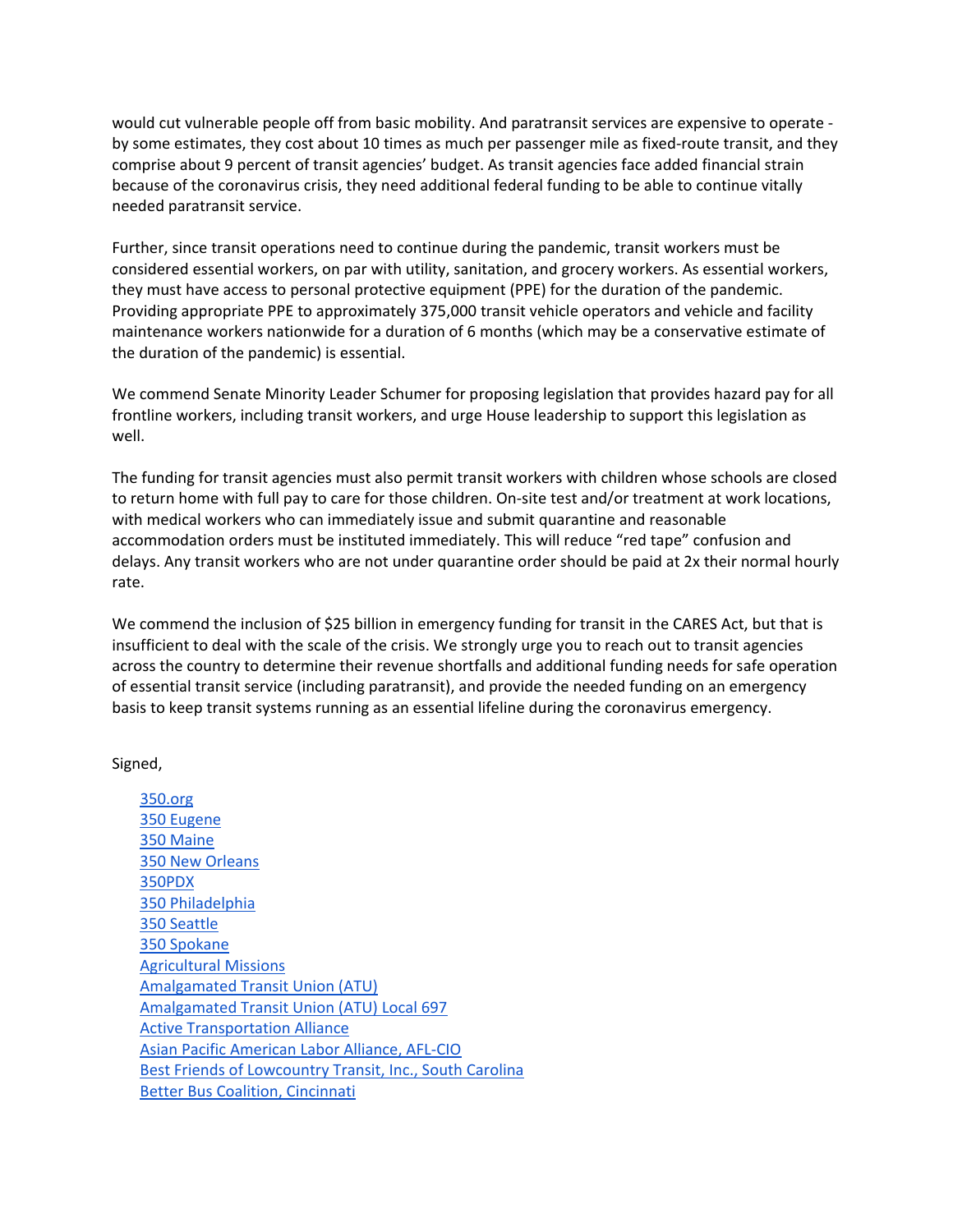[Black Workers for Justice](https://blackworkersforjustice.com/) [Bronx Climate Justice North](https://bronxclimatejusticenorth.wordpress.com/) [Build A Movement 2020](https://www.drpaulzeitz.org/bam2020/) [Call to Action Colorado](https://www.facebook.com/pages/category/Community/Colorado-Call-To-Action-1563448273942704/) [CASA](https://wearecasa.org/) [Catholic Network US](https://catholicnetwork.us/) [Center for Biological Diversity](https://www.biologicaldiversity.org/) [Clean Water Action](https://www.cleanwateraction.org/) [Clevelanders for Public Transit](https://clefortransit.org/) [Climate Hawks Vote](http://climatehawksvote.com/) [Climate Jobs PDX](https://climatejobspdx.weebly.com/) [Climate Justice Alliance](https://climatejusticealliance.org/) [Coalition for Smarter Growth](https://www.smartergrowth.net/) [Columbus Association for Transit](http://catcolumbus.org/) [Connecticut Roundtable for Climate and Jobs](https://ctclimateandjobs.org/) [CTLCVEF](https://www.ctlcv.org/) Climate Action Team [Democratic Socialists of America East Bay Chapter](https://www.eastbaydsa.org/) [Demos](https://www.demos.org/) [Earth Ethics Inc.](http://www.earthethics.us/) **[Earthworks](https://earthworks.org/)** [Elders Climate Action](https://www.eldersclimateaction.org/) [Food & Water Action](https://www.foodandwateraction.org/) [Friends of the Earth U.S.](https://foe.org/) [Georgia Stand-Up](https://www.georgiastandup.org/) [Green Latinos](http://www.greenlatinos.org/) [Greenpeace USA](https://www.greenpeace.org/usa/) [Institute for Policy Studies Climate Policy Program](https://ips-dc.org/ips-project/climate-policy/) [Jobs to Move America](https://jobstomoveamerica.org/) [Jobs With Justice](https://www.jwj.org/) [Labor Network for Sustainability](https://www.labor4sustainability.org/) [League of Conservation Voters](https://www.lcv.org/) [MARTA Army](http://www.martaarmy.org/) **[NAACP](https://www.naacp.org/)** [Nuclear Information and Resource Service](https://www.nirs.org/) [Oil Change International](http://priceofoil.org/) Our Children's Trust Colorado [Philly Transit Riders Union](https://phillytru.org/) [Pittsburghers for Public Transit](https://www.pittsburghforpublictransit.org/) [Power Shift Network](https://www.powershift.org/) [Progressive Democrats of America](https://pdamerica.org/) [Public Citizen](https://www.citizen.org/) [Rainforest Action Network](https://www.ran.org/) [RapidShift.net](http://www.rapidshift.net/) [Sierra Club](https://www.sierraclub.org/) [Southern Oregon Climate Action Now](https://socan.eco/) [Sunrise Movement](https://www.sunrisemovement.org/) [Sustaining Way](https://www.sustainingway.org/) [Taproot Sanctuary](https://www.facebook.com/TaprootSanctuary/)